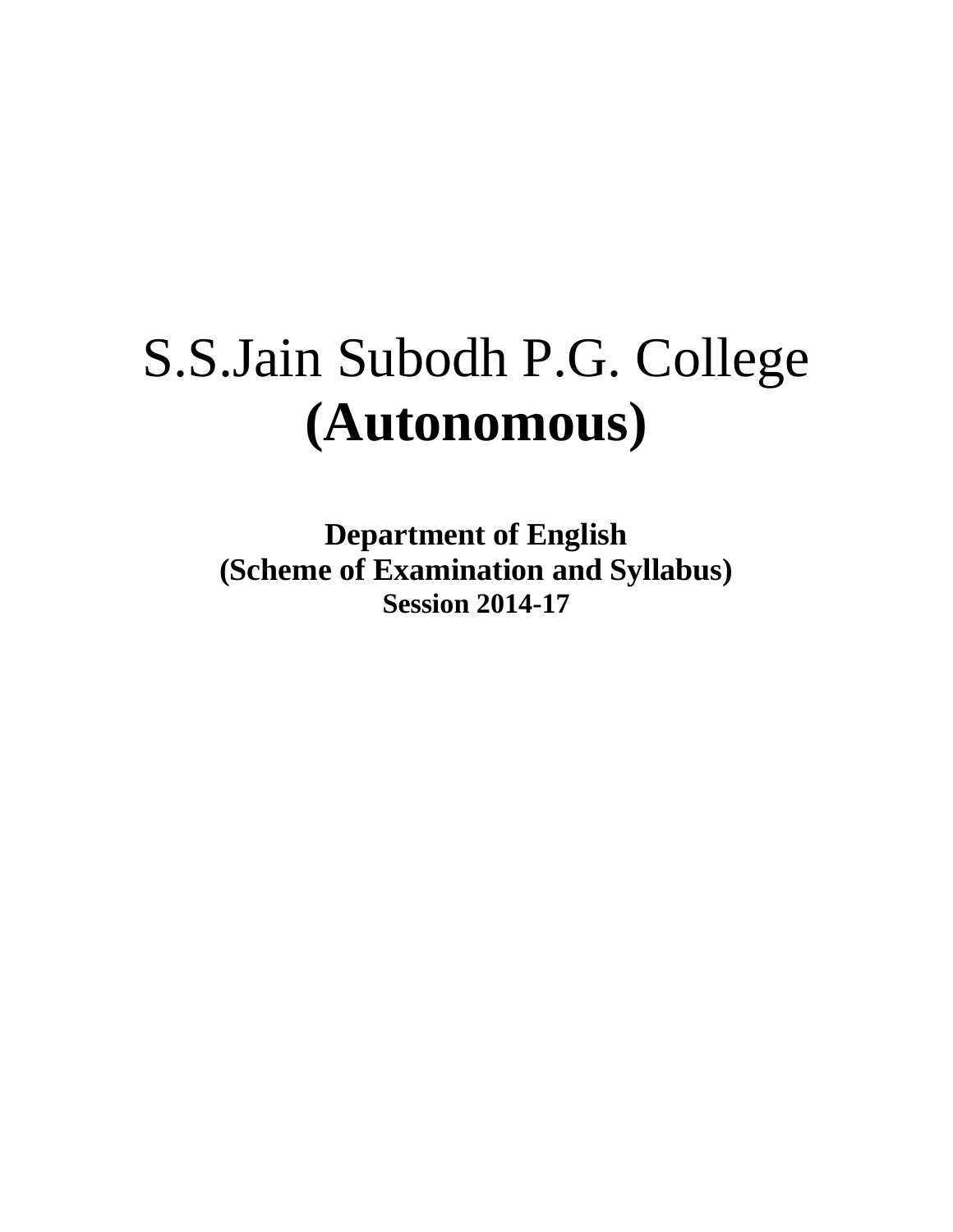# S.S.Jain Subodh P.G. College **Autonomous Scheme (English Literature)**

# **B.A. (Pass Course) Scheme of Examinations & Syllabus w.e.f. session 2014-15**

| Semester I          |                    |                |                   |                   |
|---------------------|--------------------|----------------|-------------------|-------------------|
| Paper               | <b>Paper Title</b> | <b>Credits</b> | <b>Max. Marks</b> | Min. Marks        |
| Code                |                    |                |                   |                   |
| <b>ELIT 101</b>     | Poetry and Drama   | 03             | 100               | 40                |
| <b>ELIT 102</b>     | Prose and Fiction  | 03             | 100               | 40                |
|                     | <b>Total</b>       | 06             |                   |                   |
| <b>Semester II</b>  |                    |                |                   |                   |
| Paper               | <b>Paper Title</b> | <b>Credits</b> | <b>Max. Marks</b> | Min. Marks        |
| Code                |                    |                |                   |                   |
| <b>ELIT 201</b>     | Poetry and Drama   | 03             | 100               | 40                |
| <b>ELIT 202</b>     | Prose and Fiction  | 03             | 100               | 40                |
|                     | <b>Total</b>       | 06             |                   |                   |
| <b>Semester III</b> |                    |                |                   |                   |
| Paper               | <b>Paper Title</b> | <b>Credits</b> | <b>Max. Marks</b> | Min. Marks        |
| Code                |                    |                |                   |                   |
| <b>ELIT 301</b>     | Poetry and Drama   | 03             | 100               | 40                |
| <b>ELIT 302</b>     | Prose and Fiction  | 03             | 100               | 40                |
|                     | <b>Total</b>       | 06             |                   |                   |
| <b>Semester IV</b>  |                    |                |                   |                   |
| Paper               | <b>Paper Title</b> | <b>Credits</b> | <b>Max. Marks</b> | Min. Marks        |
| Code                |                    |                |                   |                   |
| <b>ELIT 401</b>     | Poetry and Drama   | 03             | 100               | 40                |
| <b>ELIT 402</b>     | Prose and Fiction  | 03             | 100               | 40                |
|                     | <b>Total</b>       | 06             |                   |                   |
| <b>Semester V</b>   |                    |                |                   |                   |
| Paper               | <b>Paper Title</b> | <b>Credits</b> | <b>Max. Marks</b> | <b>Min. Marks</b> |
| Code                |                    |                |                   |                   |
| <b>ELIT 501</b>     | Poetry and Drama   | 03             | 100               | 40                |
| <b>ELIT 502</b>     | Prose and Fiction  | 03             | 100               | 40                |
|                     | <b>Total</b>       | 06             |                   |                   |
| <b>Semester VI</b>  |                    |                |                   |                   |
| Paper               | <b>Paper Title</b> | <b>Credits</b> | <b>Max. Marks</b> | Min. Marks        |
| Code                |                    |                |                   |                   |
| <b>ELIT 601</b>     | Poetry and Drama   | 03             | 100               | 40                |
| <b>ELIT 602</b>     | Prose and Fiction  | 03             | 100               | 40                |
|                     | <b>Total</b>       | 06             |                   |                   |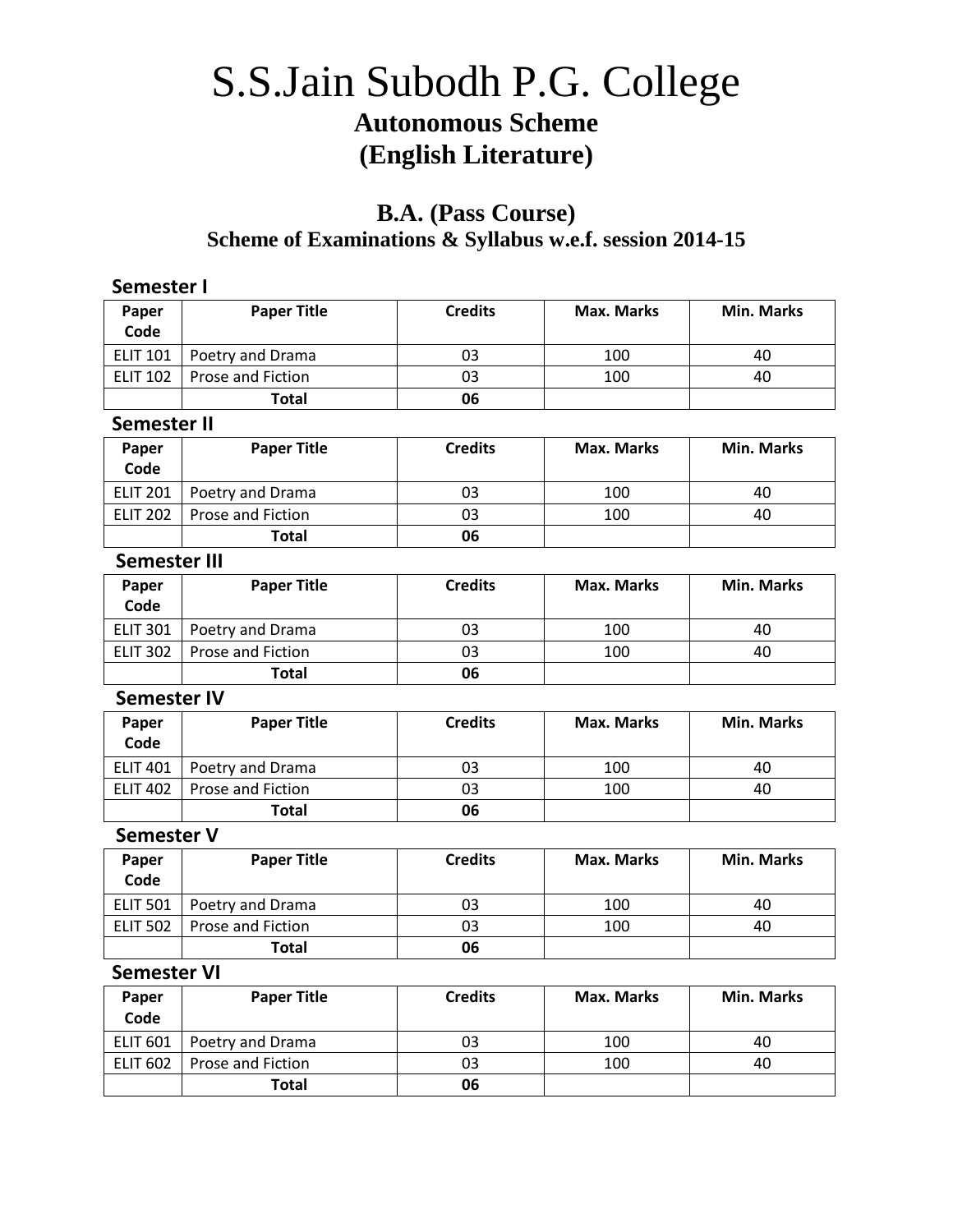#### **Semester I**

**Paper- I**

**Question No. 1**: Reference to Context from Unit II and III

Candidate will be required to explain **four (4)** passages of reference to context out of **six (6)** of **five marks** each, with a total of **20 marks**

**Question No. 2**: It will have two parts (a) and (b), both of which will be compulsory. Part (a) will consist of 12 questions and the candidates will be required to answer any **ten (10)** in 1 -2 line with each question carrying **one (1)** mark. Part (b) will consist of **three (3)** questions and the candidates will be required to answer any **two (02)** in 75-100 words with each question carrying **five (5)** marks.

**Question No. 3-5:** There will be **three (03)** essay type questions of **ten (10) marks** each, one from each unit with internal choice. **Total of End semester exam (duration of exam 3 hours) = 70 Marks**

> **Internal assessment**  $= 30$  Marks **Maximum Marks =100 Marks Minimum Marks = 40 Marks**

# **Poetry and Drama**

#### **Contact Hours:** 03/Week **Credits:** 03

#### **Course Objectives**

- 1. To introduce students to the various genres of literature, various poetic devices and their effective use and application for the effective understanding of a literary piece
- 2. To familiarize students with the significant ages of English Literature and their representative poets so as to help them understand their characteristic works

#### **Unit I (15 hrs)**

Literary Genres: Poetry, Drama and Fiction

Literary terms: Renaissance, Sonnet, conceit, hyperbole, alliteration, simile, metaphor, personification, rhyme scheme

Introduction to Elizabethan Age and Metaphysical Poetry

|                            | Unit II (18 hrs)                             |
|----------------------------|----------------------------------------------|
| <b>Edmund Spenser</b>      | Ice and Fire                                 |
| <b>Christopher Marlowe</b> | The Passionate Shepherd to his Love          |
| William Shakespeare        | When to the Sessions of Sweet Silent Thought |
|                            | All the World's a Stage                      |
| John Donne                 | Goe and Catche a Falling Star                |
|                            | <b>Sunne Rising</b>                          |
| Andrew Marvell             | Thoughts in a Garden                         |
| George Herbert             | Virtue                                       |

#### **Unit III (12 hrs)**

William Shakespeare The Merchant of Venice

#### **Essential Readings**

*An Outline History of English Literature* by W. H. Hudson *A Short History of English Literature* by Pramod K. Nayar *100 Best-Loved Poems* by Philip Smith *Poet's Pen* ( OUP ) by P.E and Homai P. Dustoor *Strings of Gold* (Part – I) edited by Prof. Jasbir Jain *Metaphysical Poetry* edited by Christopher Ricks (Penguin) *A Glossary of Literary Terms* by M.H Abrams *The Merchant of Venice* by Shakespeare (Arden Edition)

#### **Suggested Readings**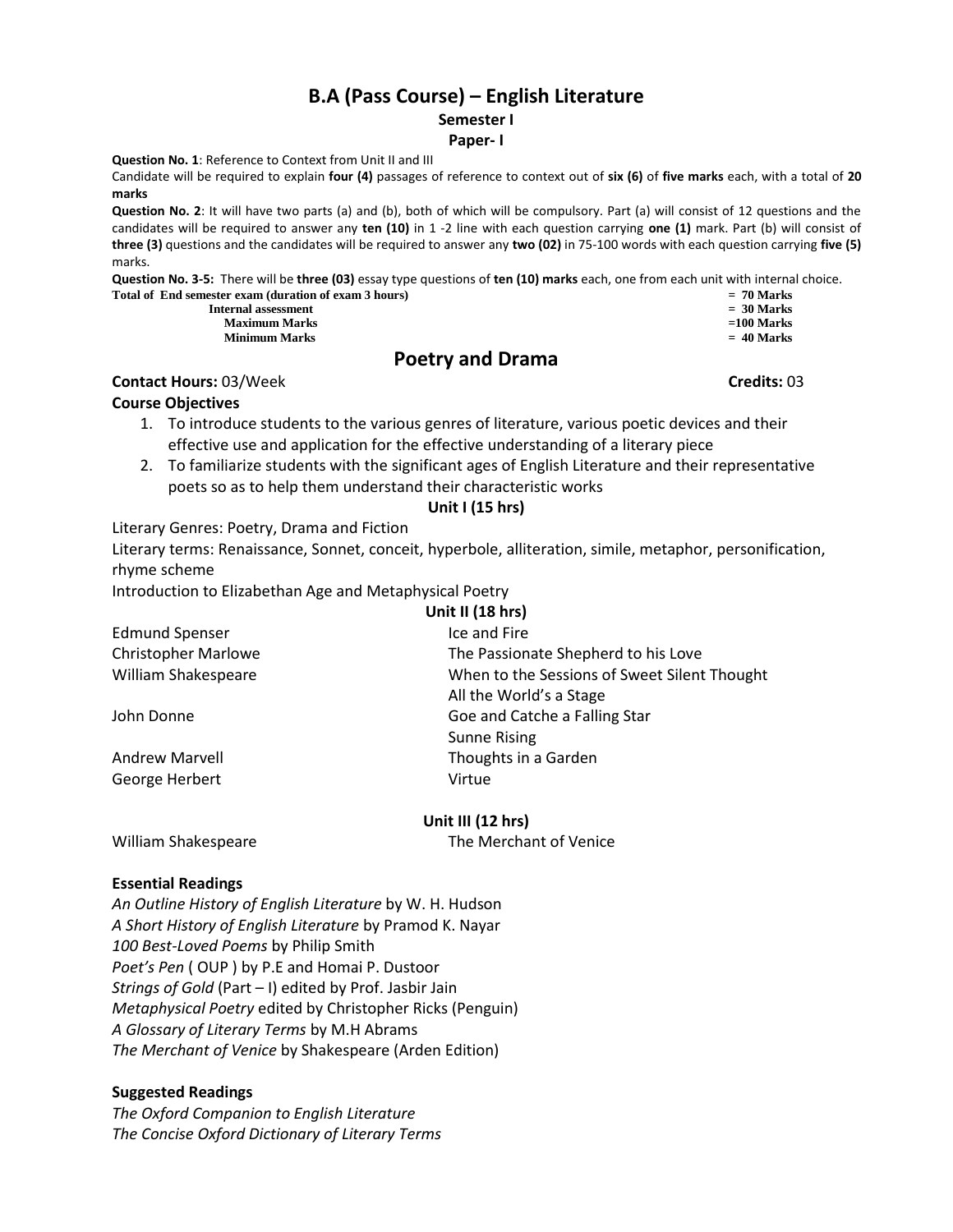# **B.A (Pass Course) – English Literature Semester I Paper II**

**Question No. 1**: Reference to Context from Unit I and II

Candidate will be required to explain **four (4)** passages of reference to context out of **six (6)** of **five marks** each, with a total of **20 marks**

**Question No. 2**: It will have two parts (a) and (b), both of which will be compulsory. Part (a) will consist of 12 questions and the candidates will be required to answer any **ten (10)** in 1 -2 line with each question carrying **one (1)** mark. Part (b) will consist of **three (3)** questions and the candidates will be required to answer any **two (02)** in 75-100 words with each question carrying **five (5)** marks.

**Question No. 3-5:** There will be **three (03)** essay type questions of **ten (10) marks** each, one from each unit with internal choice. **Total of End semester exam (duration of exam 3 hours) = 70 Marks**

 **Internal assessment = 30 Marks** Maximum Marks **and Marks** and Marks **mathematic increases and Marks** and Marks **mathematic increases and Marks** and Marks **mathematic increases** and Marks **mathematic increases** and Marks **mathematic increases** and Marks **Minimum Marks = 40 Marks**

### **Prose and Fiction**

**Contact Hours:** 03/Week **Credits:** 03

#### **Course Objectives**

- **1.** To introduce students to the genres of prose (Fiction and Non Fiction)
- 2. To develop competence in the students to read and understand different forms of prose (fiction and nonfiction) and ability to comment critically on its various elements (style, plot, setting, irony etc.)

|                       | Unit I (12 hrs.)             |
|-----------------------|------------------------------|
| Francis Bacon         | Of Studies                   |
|                       | Of Youth and Old Age         |
| Joseph Addison        | <b>Popular Superstitions</b> |
| <b>Richard Steele</b> | The Art of Conversation      |
|                       | Unit II (20 hrs)             |
| (A) Stories           |                              |

(A) Stories Anonymous The Three Dancing Goats Karel Capek The Fortune Teller Anton Chekov Grief

(B) Novel

Jonathan Swift Gulliver's Travels

**Unit III (13 hrs)**

Elements of Sentence Construction Basic Sentence Patterns

#### **Essential Readings**

*English Prose Selections* (OUP) *Essays, Short Stories and One Act Plays* ed. by R.K. Kaushik and S.C. Bhatia *Gulliver's Travels* by Jonathan Swift *A Practical Course in English* by I.K Sharma and V.D Singh

#### **Suggested Readings**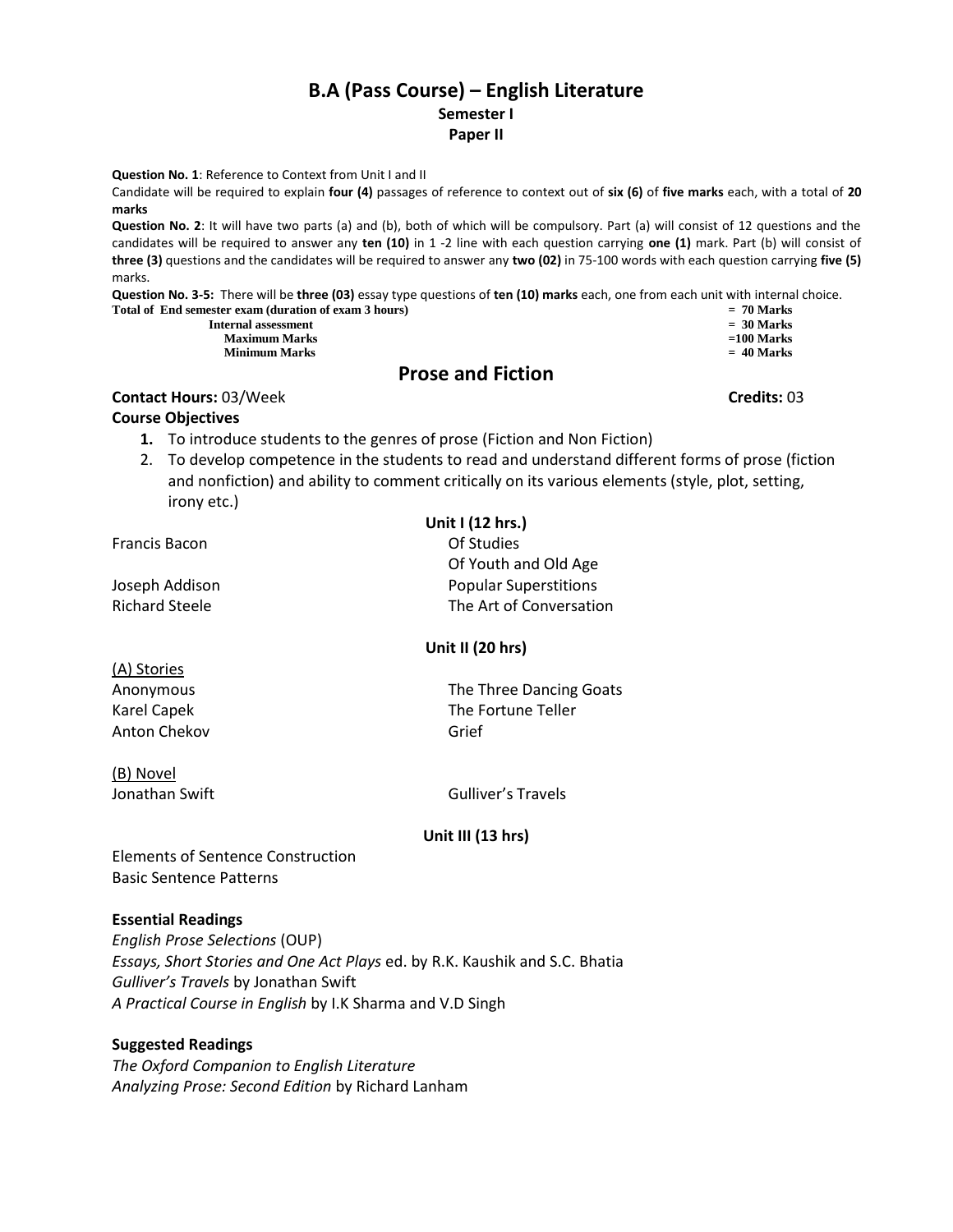# **Semester II**

**Paper- I**

**Question No. 1**: Reference to Context from Unit II and III

Candidate will be required to explain **four (4)** passages of reference to context out of **six (6)** of **five marks** each, with a total of **20 marks**

**Question No. 2**: It will have two parts (a) and (b), both of which will be compulsory. Part (a) will consist of 12 questions and the candidates will be required to answer any **ten (10)** in 1 -2 line with each question carrying **one (1)** mark. Part (b) will consist of **three (3)** questions and the candidates will be required to answer any **two (02)** in 75-100 words with each question carrying **five (5)** marks.

**Question No. 3-5:** There will be **three (03)** essay type questions of **ten (10) marks** each, one from each unit with internal choice. **Total of End semester exam (duration of exam 3 hours) = 70 Marks**

 **Internal assessment = 30 Marks Maximum Marks =100 Marks Minimum Marks = 40 Marks**

# **Poetry and Drama**

**Contact Hours:** 03/Week **Credits:** 03

#### **Course Objectives**

- 1. To introduce students to the various genres of literature, various poetic devices and their effective use and application for the effective understanding of the literary piece
- 2. To familiarize students with the significant ages of English Literature and their representative poets so as to help them understand their characteristic works

#### **Unit I (15 hrs)**

Literary terms: Restoration, Ode, Blank verse, Heroic couplet, Satire, Comedy, Pun, Elegy, Meter Introduction to Restoration period and Augustan Age

|  | Unit II (18 hrs) |
|--|------------------|
|--|------------------|

| John Milton    | On his blindness                      |
|----------------|---------------------------------------|
|                | On his Twenty Third Birthday          |
| John Dryden    | A Song for St. Cecilia's Day          |
| Alexander Pope | Ode on Solitude                       |
| James Thomson  | Winter                                |
| Cowper         | On the Receipt of my Mother's Picture |
| Gray           | Elegy written in a Country Churchyard |
| Collins        | Ode to Evening                        |
|                |                                       |

**Unit III (12 hrs)**

Oliver Goldsmith She stoops to conquer

#### **Essential Readings**

*An Outline History of English Literature* by W. H. Hudson *A Short History of English Literature* by Pramod K. Nayar *Norton Anthology of Poetry Strings of Gold* (Part – I and II) edited by Prof. Jasbir Jain *A Glossary of Literary Terms* by M.H Abrams *She Stoops to Conquer* by Oliver Goldsmith

#### **Suggested Readings**

*Types of Drama: Plays and Essays* by Sylvan Barnet, William Burto, Morton Berman *The Oxford Companion to English Literature The Concise Oxford Dictionary of Literary Terms Augustan Satire* by Ian Jack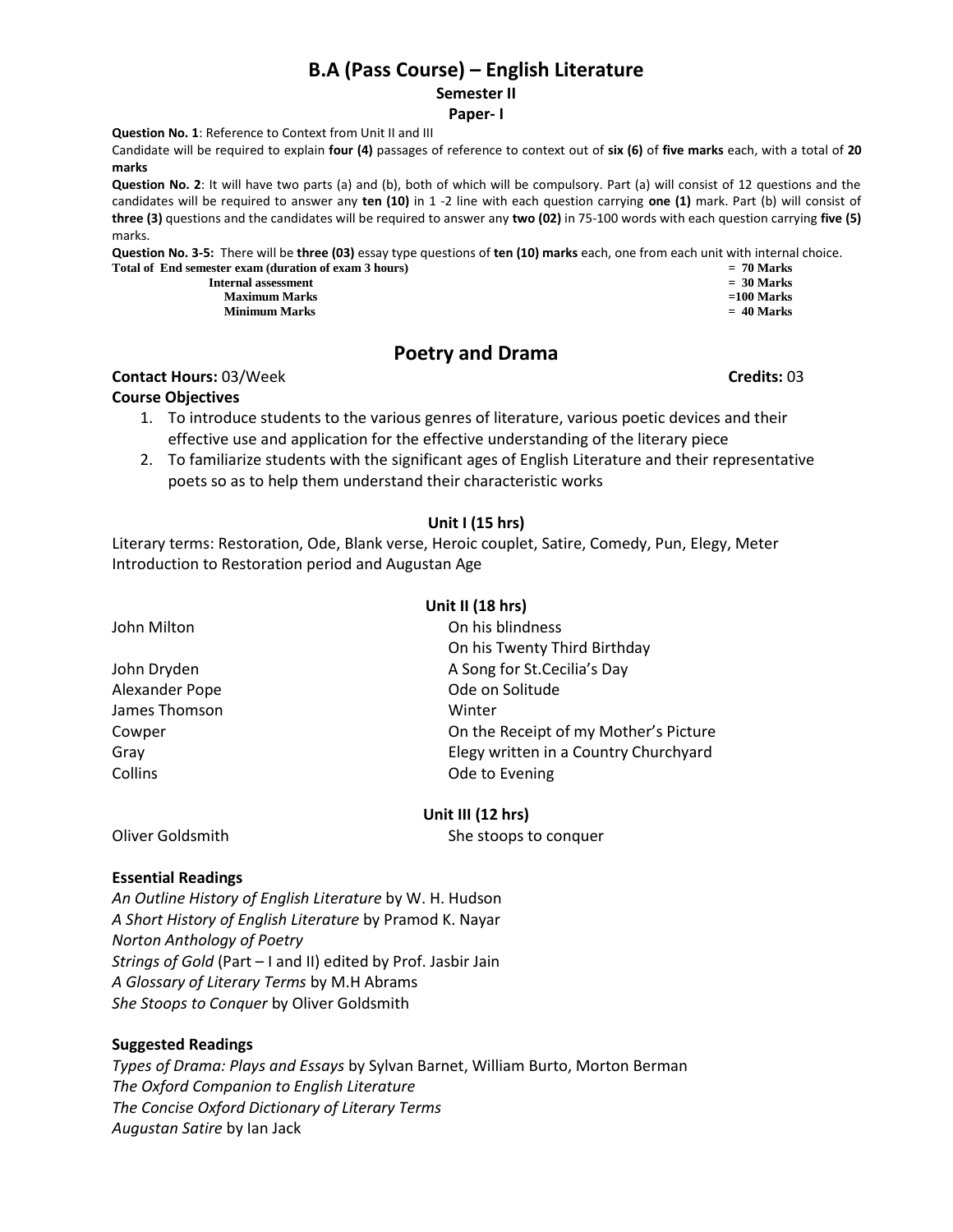#### **B.A (Pass Course) – English Literature Semester II Paper II**

**Question No. 1**: Reference to Context from Unit I and II

Candidate will be required to explain **four (4)** passages of reference to context out of **six (6)** of **five marks** each, with a total of **20 marks**

**Question No. 2**: It will have two parts (a) and (b), both of which will be compulsory. Part (a) will consist of 12 questions and the candidates will be required to answer any **ten (10)** in 1 -2 line with each question carrying **one (1)** mark. Part (b) will consist of **three (3)** questions and the candidates will be required to answer any **two (02)** in 75-100 words with each question carrying **five (5)** marks.

**Question No. 3-5:** There will be **three (03)** essay type questions of **ten (10) marks** each, one from each unit with internal choice. **Total of End semester exam (duration of exam 3 hours) = 70 Marks**

> **Internal assessment = 30 Marks** Maximum Marks **and Marks** and Marks **mathematic increases and Marks** and Marks **mathematic increases and Marks**  $\leq 40$  Marks **Minimum Marks = 40 Marks**

# **Prose and Fiction**

**Contact Hours:** 03/Week **Credits:** 03

**Course Objectives**

- 1. To familiarize students with the various writers of the significant periods of English Literature and their characteristic works
- 2. To develop competence in the students to read and understand different forms of prose (fiction and nonfiction) while building ability to comment critically on its various elements (style, plot, setting, irony etc.)

| Unit I (12 hrs) |  |  |
|-----------------|--|--|
|                 |  |  |

| <b>Praises of Solitude</b> |
|----------------------------|
| <b>National Prejudices</b> |
| Dream Children- A Reverie  |
| Common Sense               |
|                            |

#### **Unit II (20 hrs)**

| Katherine Mansfield    | The Doll's House                |
|------------------------|---------------------------------|
| Leo Tolstoy            | How Much Land does a Man Need?  |
| Arthur Conan Doyle     | The Adventure of Blue Carbuncle |
| (B) Novel              |                                 |
| <b>Charles Dickens</b> | A Christmas Carol               |

#### **Unit III (13 hrs)**

Tenses and their Usage Phrasal Verbs (Bring, Call, Get, Give, Go, Look, Put, Turn)

#### **Essential Readings**

(A) Stories

*English Prose Selections* (OUP) *Essays, Short Stories and One Act Plays* ed. by R.K. Kaushik and S.C. Bhatia *A Christmas Carol* by Charles Dickens *A Practical Course in English* by I.K Sharma and V.D Singh

#### **Suggested Readings**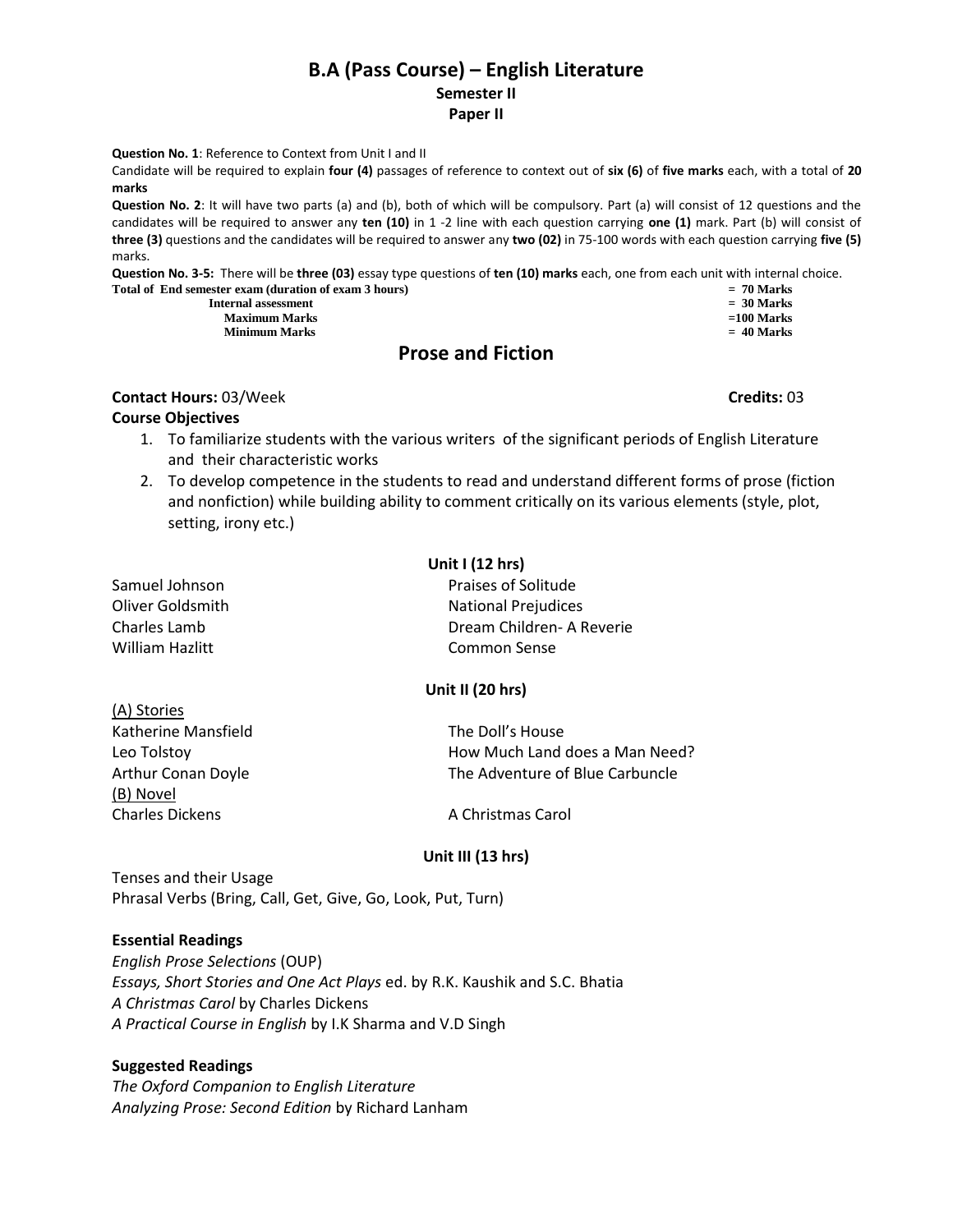#### **B.A (Pass Course) – English Literature Semester III**

# **Paper- I**

**Question No. 1**: Reference to Context from Unit II and III

Candidate will be required to explain **four (4)** passages of reference to context out of **six (6)** of **five marks** each, with a total of **20 marks**

**Question No. 2**: It will have two parts (a) and (b), both of which will be compulsory. Part (a) will consist of 12 questions and the candidates will be required to answer any **ten (10)** in 1 -2 line with each question carrying **one (1)** mark. Part (b) will consist of **three (3)** questions and the candidates will be required to answer any **two (02)** in 75-100 words with each question carrying **five (5)** marks.

**Question No. 3-5:** There will be **three (03)** essay type questions of **ten (10) marks** each, one from each unit with internal choice. **Total of End semester exam (duration of exam 3 hours) = 70 Marks**

> **Internal assessment = 30 Marks Maximum Marks =100 Marks Minimum Marks = 40 Marks**

# **Poetry and Drama**

**Contact Hours:** 03/Week **Credits:** 03

#### **Course Objectives**

- 1. To introduce students to the various genres of literature, various poetic devices and their effective use and application for the effective understanding of a literary piece
- 2. To familiarize students with the significant ages of English Literature and their representative poets so as to help them understand their characteristic works

#### **Unit I (15 hrs)**

Literary terms: Lyric, Allegory, Assonance, Consonance, Soliloquy, Onomatopoeia, Negative Capability, Plot, Dramatic Monologue

Introduction to Romantic Age, Victorian Age and Pre Raphaelite Literature

#### **Unit II (18 hrs)**

| William Wordsworth     | The World is too much With Us |
|------------------------|-------------------------------|
| P.B. Shelley           | Ode to a Skylark              |
| John Keats             | Ode to Autumn                 |
| Alfred Lord Tennyson   | Break, Break, Break           |
| <b>Robert Browning</b> | My Last Duchess               |
| Mathew Arnold          | Dover Beach                   |
| D.G Rossetti           | The Blessed Damozel           |
| A.C. Swinburne         | The Garden of Proserpine      |
|                        |                               |

#### **Unit III (12 hrs)**

**Ibsen** Ibsen **The Doll's House** 

#### **Essential Readings**

*An Outline History of English Literature* by W. H. Hudson *A Short History of English Literature* by Pramod K. Nayar *Palgrave's Golden Treasury Strings of Gold* (Part – II and III) edited by Prof. Jasbir Jain *A Glossary of Literary Terms* by M.H Abrams *The Doll's House* by Ibsen

#### **Suggested Readings**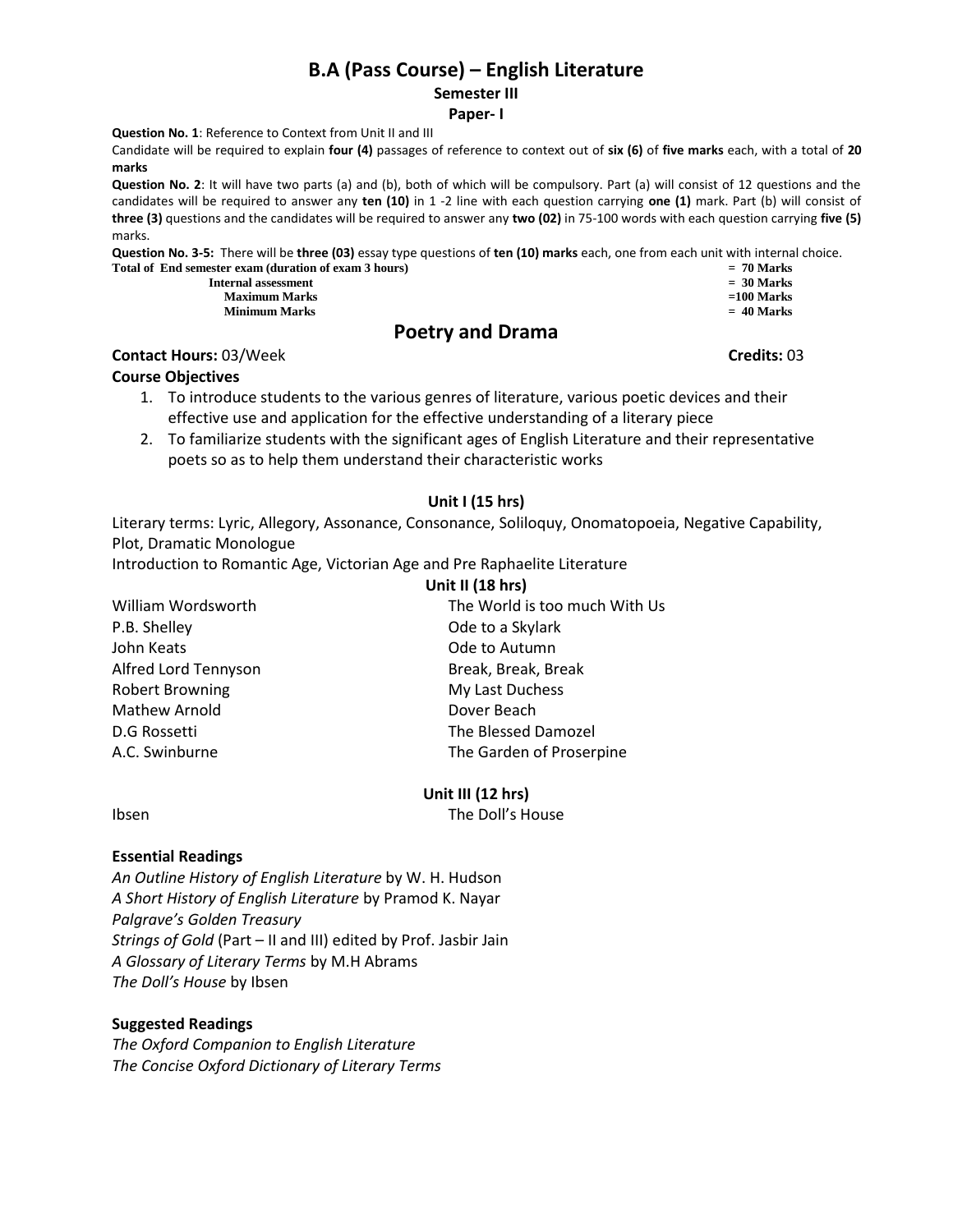#### **B.A (Pass Course) – English Literature Semester III Paper II**

**Question No. 1**: Reference to Context from Unit I and II

Candidate will be required to explain **four (4)** passages of reference to context out of **six (6)** of **five marks** each, with a total of **20 marks**

**Question No. 2**: It will have two parts (a) and (b), both of which will be compulsory. Part (a) will consist of 12 questions and the candidates will be required to answer any **ten (10)** in 1 -2 line with each question carrying **one (1)** mark. Part (b) will consist of **three (3)** questions and the candidates will be required to answer any **two (02)** in 75-100 words with each question carrying **five (5)** marks.

**Question No. 3-5:** There will be **three (03)** essay type questions of **ten (10) marks** each, one from each unit with internal choice. **Total of End semester exam (duration of exam 3 hours) = 70 Marks**

> **Internal assessment**  $= 30$  Marks<br> **Maximum Marks**  $= 100$  Marks Maximum Marks **and Marks** and Marks **mathematic increases and Marks** and Marks **mathematic increases and Marks**  $\leq 40$  Marks **Minimum Marks = 40 Marks**

# **Prose and Fiction**

**Contact Hours:** 03/Week **Credits:** 03

#### **Course Objectives**

- 1. To familiarize students with the various writers of the significant periods of English Literature and their characteristic works
- 2. To develop competence in the students to read and understand different forms of prose (fiction and nonfiction) while building ability to comment critically on its various elements (style, plot, setting, irony etc.)

|                 | Unit I (12 hrs.)            |  |
|-----------------|-----------------------------|--|
| Leigh Hunt      | Getting up on Cold Mornings |  |
| R.L Stevenson   | <b>Walking Tours</b>        |  |
| G.K. Chesterton | A Piece of Chalk            |  |
| Hillarie Belloc | A Conversation with a Cat   |  |
|                 |                             |  |

#### **Unit II (20 hrs)**

| (A) Stories         |                 |
|---------------------|-----------------|
| Katherine Mansfield | A Cup of Tea    |
| H.H. Munro          | The Open Window |
| Guy de Maupassant   | The Necklace    |
| (B) Novel           |                 |
| George Orwell       | Animal Farm     |
|                     |                 |

#### **Unit III (13 hrs)**

Direct- Indirect Speech Active-Passive Voice Modals

#### **Essential Readings**

*A Book of English Essays by W.E Williams (Penguin Classic) Popular Short Stories* (OUP) *Animal Farm by George Orwell A Practical Course in English* by I.K Sharma and V.D Singh

#### **Suggested Readings**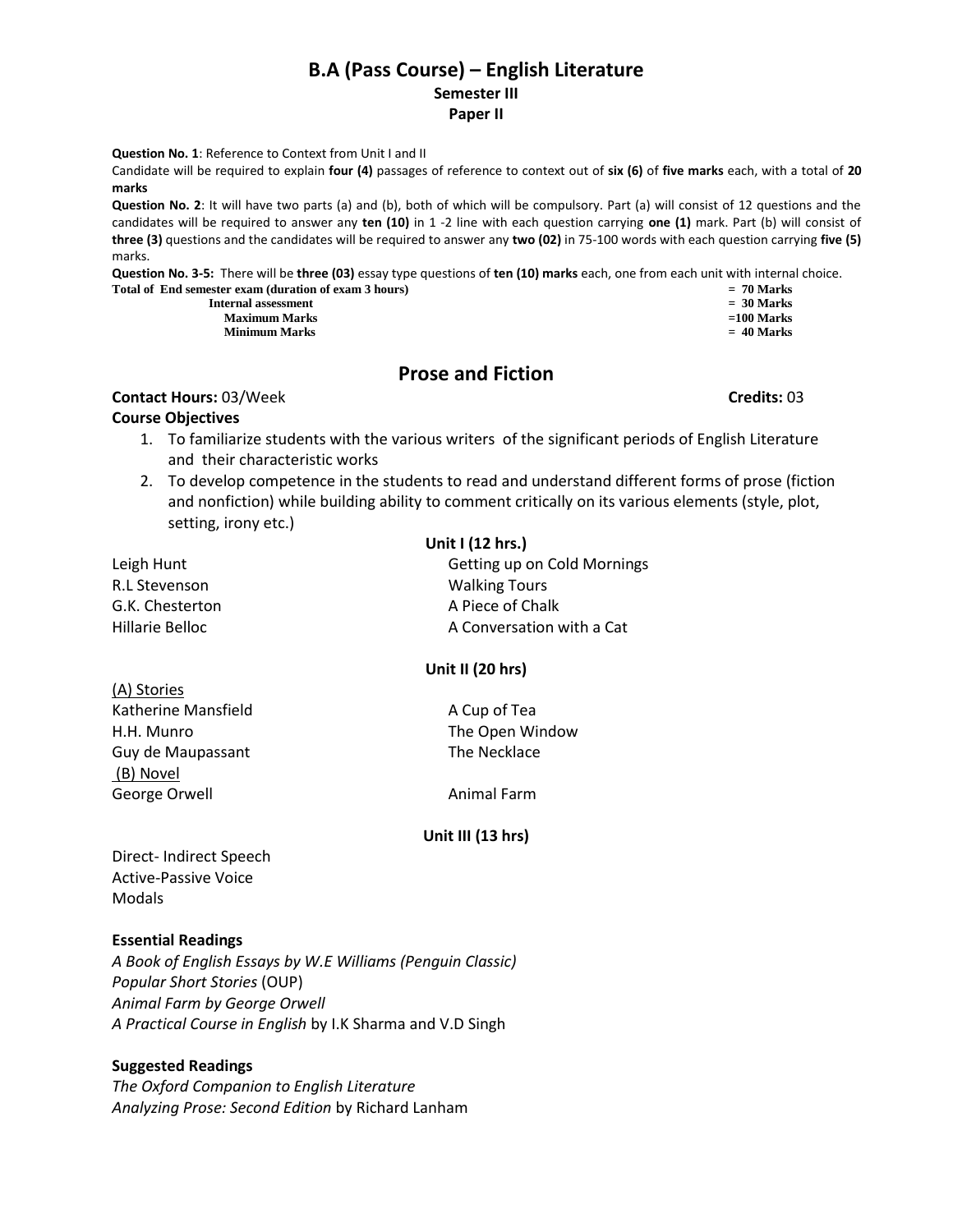#### **B.A (Pass Course) – English Literature Semester IV**

# **Paper- I**

**Question No. 1**: Reference to Context from Unit II and III

Candidate will be required to explain **four (4)** passages of reference to context out of **six (6)** of **five marks** each, with a total of **20 marks**

**Question No. 2**: It will have two parts (a) and (b), both of which will be compulsory. Part (a) will consist of 12 questions and the candidates will be required to answer any **ten (10)** in 1 -2 line with each question carrying **one (1)** mark. Part (b) will consist of **three (3)** questions and the candidates will be required to answer any **two (02)** in 75-100 words with each question carrying **five (5)** marks.

**Question No. 3-5:** There will be **three (03)** essay type questions of **ten (10) marks** each, one from each unit with internal choice. **Total of End semester exam (duration of exam 3 hours) = 70 Marks**

> **Internal assessment = 30 Marks Maximum Marks =100 Marks Minimum Marks = 40 Marks**

# **Poetry and Drama**

**Contact Hours:** 03/Week **Credits:** 03

#### **Course Objectives**

- 1. To introduce students to the various genres of literature, various poetic devices and their effective use and application for the effective understanding of the literary piece
- 2. To familiarize students with the significant ages of English Literature and their representative poets so as to help them understand their characteristic works

#### **Unit I (15 hrs)**

Literary terms: Paradox, Antithesis, Symbol, Problem Play, Essay, Novel, Free Verse, Short Story Introduction to Present Age and American Literature

#### **Unit II (18 hrs)**

| W.B.Yeats            | A Prayer for my Daughter |
|----------------------|--------------------------|
| <b>Rupert Brooke</b> | The Soldier              |
| W.H.Auden            | In Memory W.B. Yeats     |
| Robert Frost         | <b>Birches</b>           |
| T.S.Eliot            | Preludes                 |
| D.H. Lawrence        | Snake                    |
| Dylan Thomas         | Fern Hill                |
| Walt Whitman         | O Captain ! My Captain!  |
|                      |                          |

#### **Unit III (12 hrs)**

G.B.Shaw **Arms** and the Man

#### **Essential Readings**

*An Outline History of English Literature* by W. H. Hudson *A Short History of English Literature* by Pramod K. Nayar *Norton Anthology of Poetry Strings of Gold* (Part – III) edited by Prof. Jasbir Jain *A Glossary of Literary Terms* by M.H Abrams *Arms and the Man* by G.B Shaw

#### **Suggested Readings**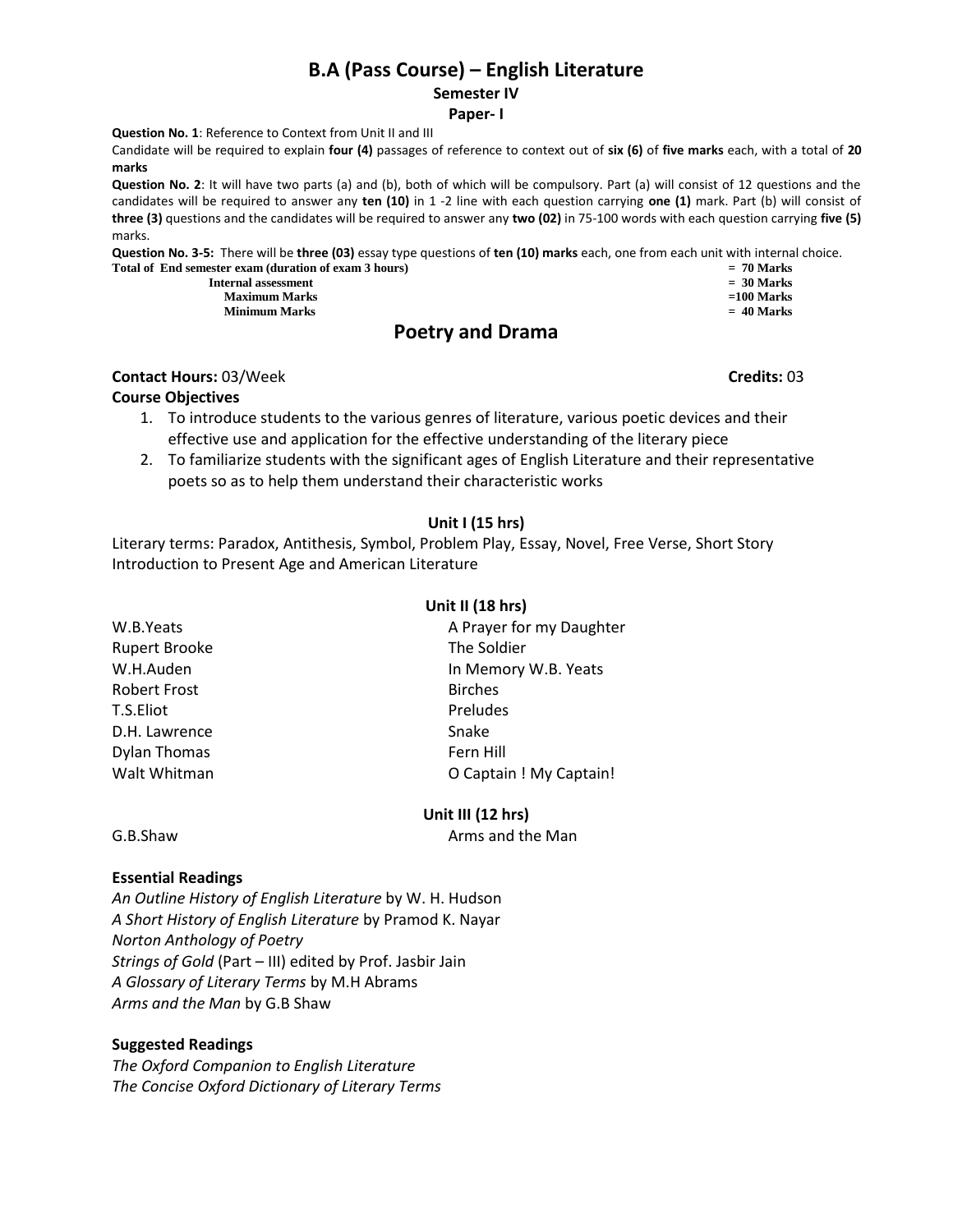#### **B.A (Pass Course) – English Literature Semester IV Paper II**

**Question No. 1**: Reference to Context from Unit I and II

Candidate will be required to explain **four (4)** passages of reference to context out of **six (6)** of **five marks** each, with a total of **20 marks**

**Question No. 2**: It will have two parts (a) and (b), both of which will be compulsory. Part (a) will consist of 12 questions and the candidates will be required to answer any **ten (10)** in 1 -2 line with each question carrying **one (1)** mark. Part (b) will consist of **three (3)** questions and the candidates will be required to answer any **two (02)** in 75-100 words with each question carrying **five (5)** marks.

**Question No. 3-5:** There will be **three (03)** essay type questions of **ten (10) marks** each, one from each unit with internal choice. **Total of End semester exam (duration of exam 3 hours) = 70 Marks**

> **Internal assessment**  $= 30$  Marks<br> **Maximum Marks**  $= 100$  Marks Maximum Marks **and Marks**  $=$  40 Marks **minimum Marks**  $=$  40 Marks **minimum Marks**  $=$  40 Marks **Minimum Marks = 40 Marks**

# **Prose and Fiction**

**Contact Hours:** 03/Week **Credits:** 03

# **Course Objectives**

- 1. To develop competence in the students to read and understand different forms of prose (fiction and nonfiction) while building ability to comment critically on its various elements (style, plot, setting, irony etc.)
- 2. To familiarize students with the various writers of the significant periods of English Literature and their characteristic works

| Unit I (12 hrs) |
|-----------------|
|                 |

| The Town Week              |
|----------------------------|
| The Pleasures of Ignorance |
| On Doing Nothing           |
| Selected Snobberies        |
|                            |

#### **Unit II (20 hrs)**

| Liam O' Flaherty | The Reaping Race        |
|------------------|-------------------------|
| Ernest Hemingway | Old Man at the Bridge   |
| O. Henry         | The Gift of the Magi    |
| (B) Novel        |                         |
| Ernest Hemingway | The Old Man and the Sea |

#### **Unit III (13 hrs)**

**Determiners** Connectives Précis Writing, Essay Writing and Paragraph Writing

#### **Essential Readings**

(A) Stories

*A Book of English Essays by W.E Williams (Penguin Classic) Popular Short Stories* (OUP) *The Old Man and the Sea* by Ernest Hemingway *A Practical Course in English* by I.K Sharma and V.D Singh

#### **Suggested Readings**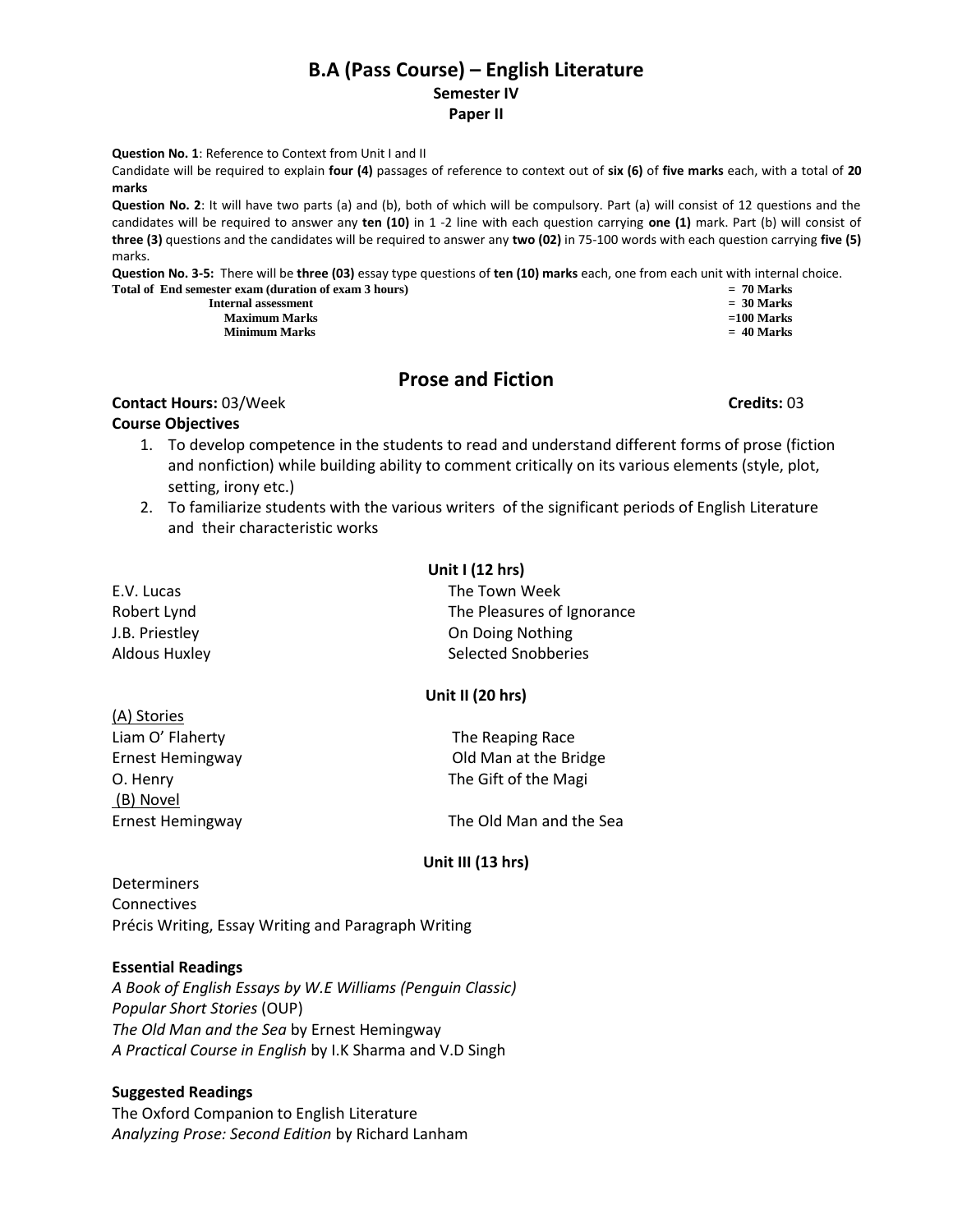# **Semester V**

**Paper- I**

**Question No. 1**: Reference to Context from Unit II and III

Candidate will be required to explain **four (4)** passages of reference to context out of **six (6)** of **five marks** each, with a total of **20 marks**

**Question No. 2**: It will have two parts (a) and (b), both of which will be compulsory. Part (a) will consist of 12 questions and the candidates will be required to answer any **ten (10)** in 1 -2 line with each question carrying **one (1)** mark. Part (b) will consist of **three (3)** questions and the candidates will be required to answer any **two (02)** in 75-100 words with each question carrying **five (5)** marks.

**Question No. 3-5:** There will be **three (03)** essay type questions of **ten (10) marks** each, one from each unit with internal choice. **Total of End semester exam (duration of exam 3 hours) = 70 Marks**

> **Internal assessment = 30 Marks Maximum Marks =100 Marks Minimum Marks = 40 Marks**

# **Poetry and Drama**

#### **Contact Hours:** 03/Week **Credits:** 03

#### **Course Objectives**

- 1. To introduce students to the various genres of literature, various poetic devices and their effective use and application for the effective understanding of a literary piece
- 2. To familiarize students with the significant ages of English Literature and their representative poets so as to help them understand their characteristic works

#### **Unit I (15 hrs)**

Literary terms: Irony, Tone, Mood, autobiography, ballad, parody, caesura, allusion, Oxymoron Introduction to Indian Writing in English (Pre-Independence)

|                     | Unit II (18 hrs)                                    |
|---------------------|-----------------------------------------------------|
| Kabir               | It is Needless to ask a Saint the Caste to which He |
|                     | <b>Belongs</b>                                      |
| Rabindranath Tagore | Where the mind is without fear                      |
| <b>Toru Dutt</b>    | The Lotus                                           |
|                     | <b>Our Casuarina Tree</b>                           |
| Sarojini Naidu      | Indian Weavers                                      |
|                     | Song of Radha, The Milkmaid                         |
| Aurobindo           | The Pilgrim of the Night                            |
|                     | Unit III $(12 \text{ hrs})$                         |

Rabindranath Tagore Chandalika

#### **Essential Readings**

*A History of Indian English Literature* by M.K. Nair *Strings of Gold* (Part – I) edited by Prof. Jasbir Jain *A Glossary of Literary Terms* by M.H Abrams *Chandalika* by Rabindranath Tagore

#### **Suggested Readings**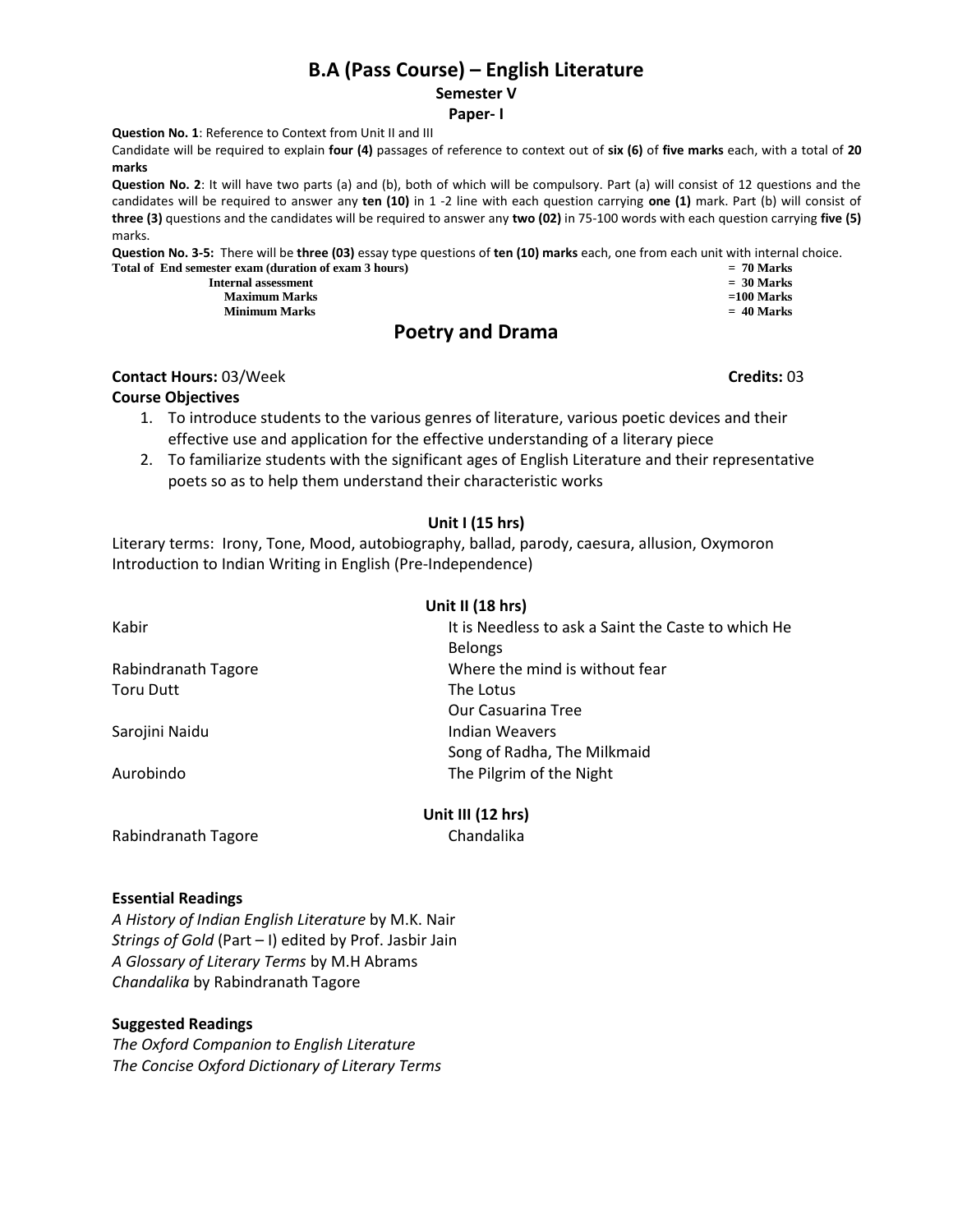#### **B.A (Pass Course) – English Literature Semester V Paper II**

**Question No. 1**: Reference to Context from Unit I and II

Candidate will be required to explain **four (4)** passages of reference to context out of **six (6)** of **five marks** each, with a total of **20 marks**

**Question No. 2**: It will have two parts (a) and (b), both of which will be compulsory. Part (a) will consist of 12 questions and the candidates will be required to answer any **ten (10)** in 1 -2 line with each question carrying **one (1)** mark. Part (b) will consist of **three (3)** questions and the candidates will be required to answer any **two (02)** in 75-100 words with each question carrying **five (5)** marks.

**Question No. 3-5:** There will be **three (03)** essay type questions of **ten (10) marks** each, one from each unit with internal choice. **Total of End semester exam (duration of exam 3 hours) = 70 Marks**

> **Internal assessment = 30 Marks** Maximum Marks **and Marks** and Marks **mathematic increases and Marks** and Marks **mathematic increases and Marks**  $\leq 40$  Marks **Minimum Marks = 40 Marks**

# **Prose and Fiction**

#### **Contact Hours:** 03/Week **Credits:** 03

#### **Course Objectives**

- 1. To develop competence in the students to read and understand different forms of prose (fiction and nonfiction) while building ability to comment critically on its various elements (style, plot, setting, irony etc.)
- 2. To familiarize students with the various writers of the significant periods of English Literature and their characteristic works

| Unit I (12 hrs.) |  |  |
|------------------|--|--|
|------------------|--|--|

| M.K Gandhi       | <b>Fearlessness</b>  |
|------------------|----------------------|
| Jawaharlal Nehru | Animals in Prison    |
| S. Radhakrishnan | The Gandhian Outlook |
| R.K Narayan      | A Bookish Topic      |
|                  |                      |

#### **Unit II (20 hrs)**

| (A) Stories         |                       |
|---------------------|-----------------------|
| Rabindranath Tagore | The Postmaster        |
| R.K. Narayan        | Under the Banyan Tree |
| D.R Sharma          | <b>That Pagli</b>     |
| (B) Novel           |                       |
| R.K Narayan         | Swami and his Friends |

#### **Unit III (13 hrs)**

Proofreading and Editing a Text (Punctuation, Spelling, Commonly Confused Words, Subject Verb Agreement)

#### **Essential Readings**

*English Prose Selections* (OUP) *An Anthology of English Essays* Ed by R.P.Singh *The Pointed Vision* ed. by Dr. Usha Bande and Krishan Gopal *Swami and his Friends* by R.K Narayan

#### **Suggested Readings**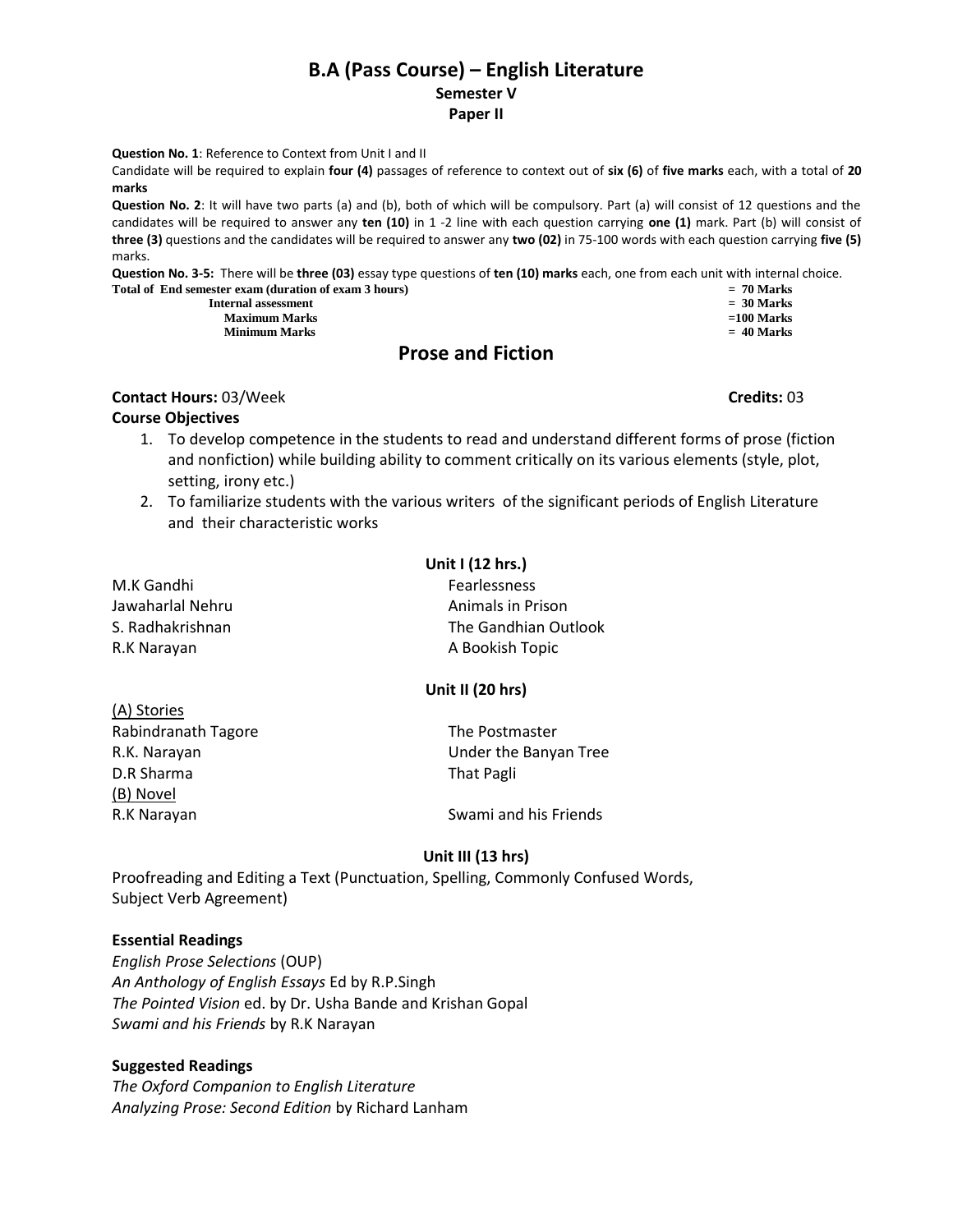#### **Semester VI**

**Paper- I**

**Question No. 1**: Reference to Context from Unit II and III

Candidate will be required to explain **four (4)** passages of reference to context out of **six (6)** of **five marks** each, with a total of **20 marks**

**Question No. 2**: It will have two parts (a) and (b), both of which will be compulsory. Part (a) will consist of 12 questions and the candidates will be required to answer any **ten (10)** in 1 -2 line with each question carrying **one (1)** mark. Part (b) will consist of **three (3)** questions and the candidates will be required to answer any **two (02)** in 75-100 words with each question carrying **five (5)** marks.

**Question No. 3-5:** There will be **three (03)** essay type questions of **ten (10) marks** each, one from each unit with internal choice. **Total of End semester exam (duration of exam 3 hours) = 70 Marks**

> **Internal assessment**  $= 30$  Marks **Maximum Marks =100 Marks Minimum Marks = 40 Marks**

# **Poetry and Drama**

**Contact Hours:** 03/Week **Credits:** 03

**Course Objectives**

- 1. To introduce students to the various genres of literature, various poetic devices and their effective use and application for the effective understanding of the literary piece
- 2. To familiarize students with the significant ages of English Literature and their representative poets so as to help them understand their characteristic works

#### **Unit I (15 hrs)**

**Unit III (12 hrs)**

Literary terms: Tragedy, Catharsis, Refrain, Epithet, Comic Relief, Rhetoric, Characterization, Foreshadowing Introduction to Indian Writing in English (Present Time)

|                | Unit II (18 hrs)              |
|----------------|-------------------------------|
| Nissim Ezekiel | Enterprise                    |
|                | Night of the Scorpion         |
| A.K Ramanujan  | A River                       |
|                | Obituary                      |
| Kamala Das     | My Grandmother's House        |
|                | A Hot Noon in Malabar         |
| Mamta Kalia    | Tribute to Papa               |
|                | After Eight Years of Marriage |
|                |                               |

Girish Karnad Tughlaq

#### **Essential Readings**

*A History of Indian English Literature* by M.K. Nair *Ten Twentieth Century Indian Poets* ed. by R. Parthasarthy *Nine Indian Women Poets ed.* by Eunice De Souza *Strings of Gold* (Part – III) edited by Prof. Jasbir Jain *A Glossary of Literary Terms* by M.H Abrams *Tughlaq* by Girish Karnad

#### **Suggested Readings**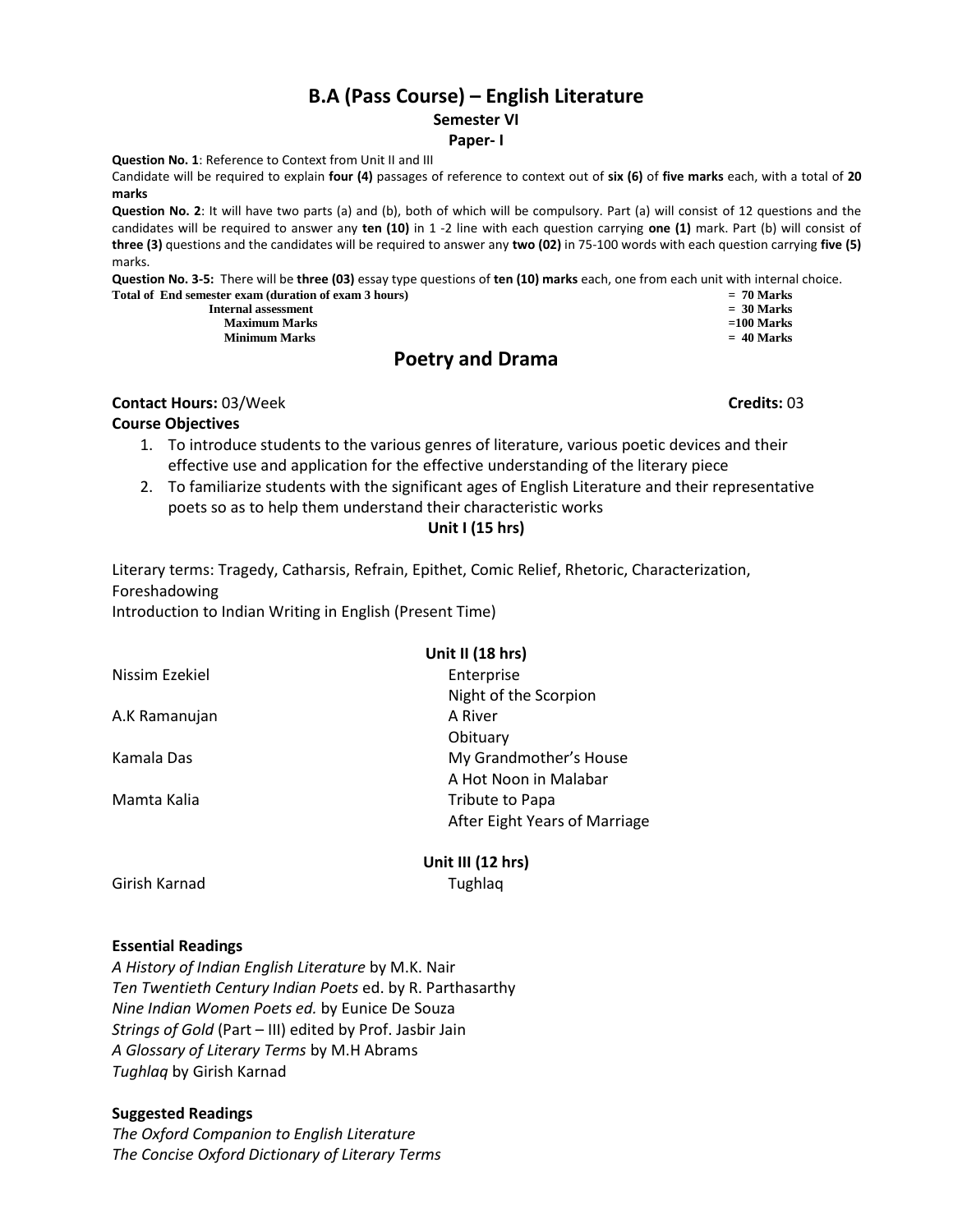#### **B.A (Pass Course) – English Literature Semester VI Paper II**

**Question No. 1**: Reference to Context from Unit I and II

Candidate will be required to explain **four (4)** passages of reference to context out of **six (6)** of **five marks** each, with a total of **20 marks**

**Question No. 2**: It will have two parts (a) and (b), both of which will be compulsory. Part (a) will consist of 12 questions and the candidates will be required to answer any **ten (10)** in 1 -2 line with each question carrying **one (1)** mark. Part (b) will consist of **three (3)** questions and the candidates will be required to answer any **two (02)** in 75-100 words with each question carrying **five (5)** marks.

**Question No. 3-5:** There will be **three (03)** essay type questions of **ten (10) marks** each, one from each unit with internal choice. **Total of End semester exam (duration of exam 3 hours) = 70 Marks**

> **Internal assessment**  $= 30$  Marks<br> **Maximum Marks**  $= 100$  Marks Maximum Marks =100 Marks = 100 Marks = 100 Marks = 100 Marks = 100 Marks = 100 Marks = 100 Marks = 100 Marks = 100 Marks = 100 Marks = 100 Marks = 100 Marks = 100 Marks = 100 Marks = 100 Marks = 100 Marks = 100 Marks = 100 **Minimum Marks = 40 Marks**

### **Prose and Fiction**

**Contact Hours:** 03/Week **Credits:** 03

**Course Objectives**

- 1. To develop competence in the students to read and understand different forms of prose (fiction and nonfiction) while building ability to comment critically on its various elements (style, plot, setting, irony etc.)
- 2. To familiarize students with the various writers of the significant periods of English Literature and their characteristic works

#### **Unit I (12 hrs)**

Susie Tharu and K. Lalitha **Introduction from Women Writing in India: 600 B.C. to** Introduction from Women Writing in India: 600 B.C. to the Present S.V. Srinivas **The Politics of Failure** Arundhati Roy Ladies have Feelings, so… Kancha Ilaiah Why I am not a Hindu

#### **Unit II (20 hrs)**

(A) Stories Ismat Chugtai **Roots** V.M Basheer Birthday (B) Novel Rama Mehta **Inside the Haveli** 

Shashi Deshpande My Beloved Charioteer

#### **Unit III (13 hrs)**

Phonetics Word Stress

#### **Essential Readings**

*Texts and their Worlds I* ed. by Anna Kurian *Inside the Haveli* by Rama Mehta *Spoken English* by V Sasikumar and PV Dhamija

#### **Suggested Readings**

The Oxford Companion to English Literature *Analyzing Prose: Second Edition* by Richard Lanham *An English Pronouncing Dictionary* by Daniel Jones *Longman's Dictionary of Contemporary English A Comprehensive Grammar of the English Language* by Quirk, Greenbaum, Leech and Svartvik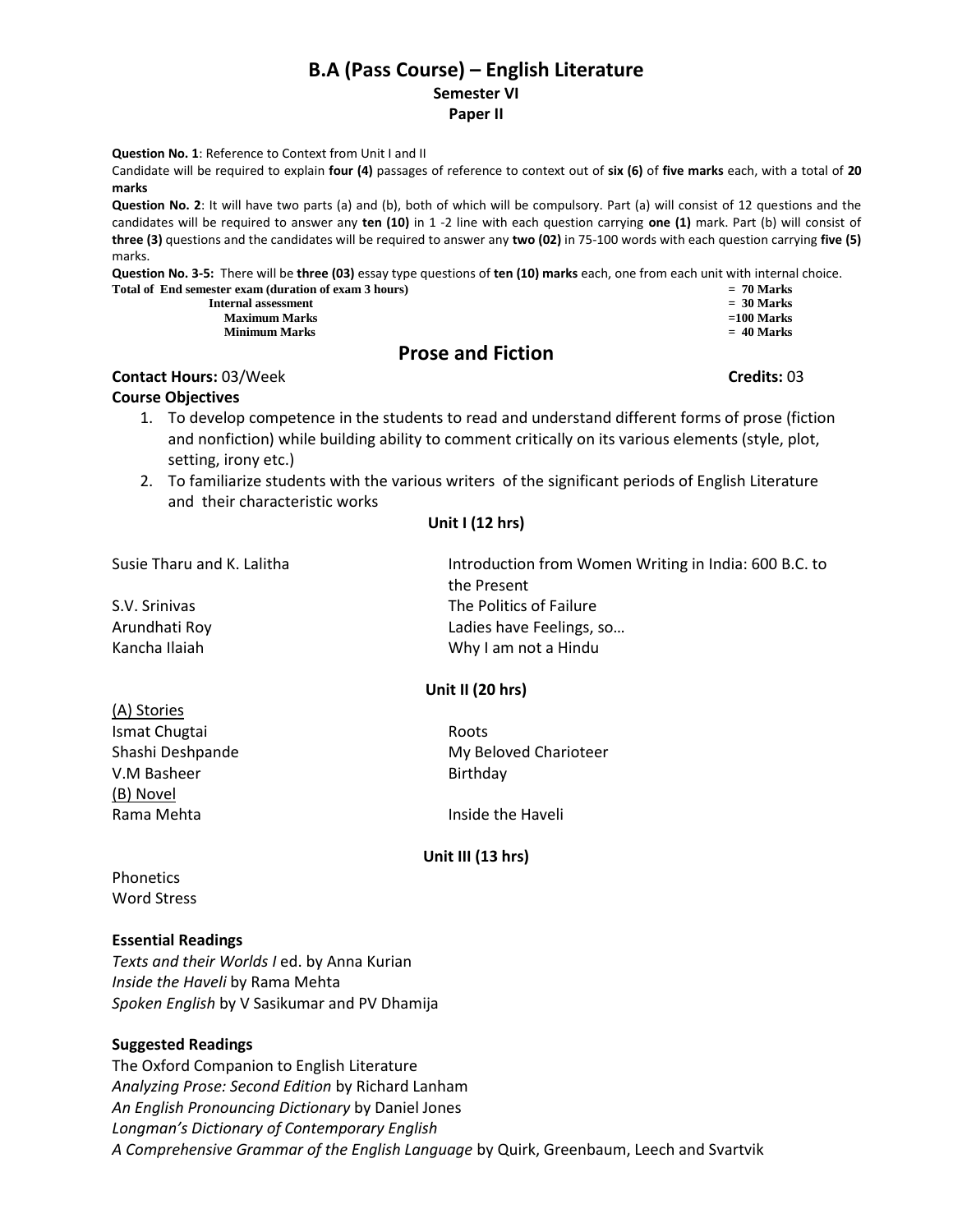# S.S.Jain Subodh P.G. College **Autonomous Scheme (General English)**

# **B.A. (Pass Course) Scheme of Examinations & Syllabus w.e.f. session 2013-14**

### **Semester I**

| Paper<br>Code | <b>Paper Title</b> | <b>Credits</b> | Max. Marks | Min. Marks |
|---------------|--------------------|----------------|------------|------------|
|               | General English    |                | 50         | 18         |
|               | <b>Total</b>       | 02             |            |            |

# **Semester II**

| Paper<br>Code | <b>Paper Title</b> | <b>Credits</b> | Max. Marks | <b>Min. Marks</b> |
|---------------|--------------------|----------------|------------|-------------------|
|               | General English    |                | 50         | 18                |
|               | Total              | 02             |            |                   |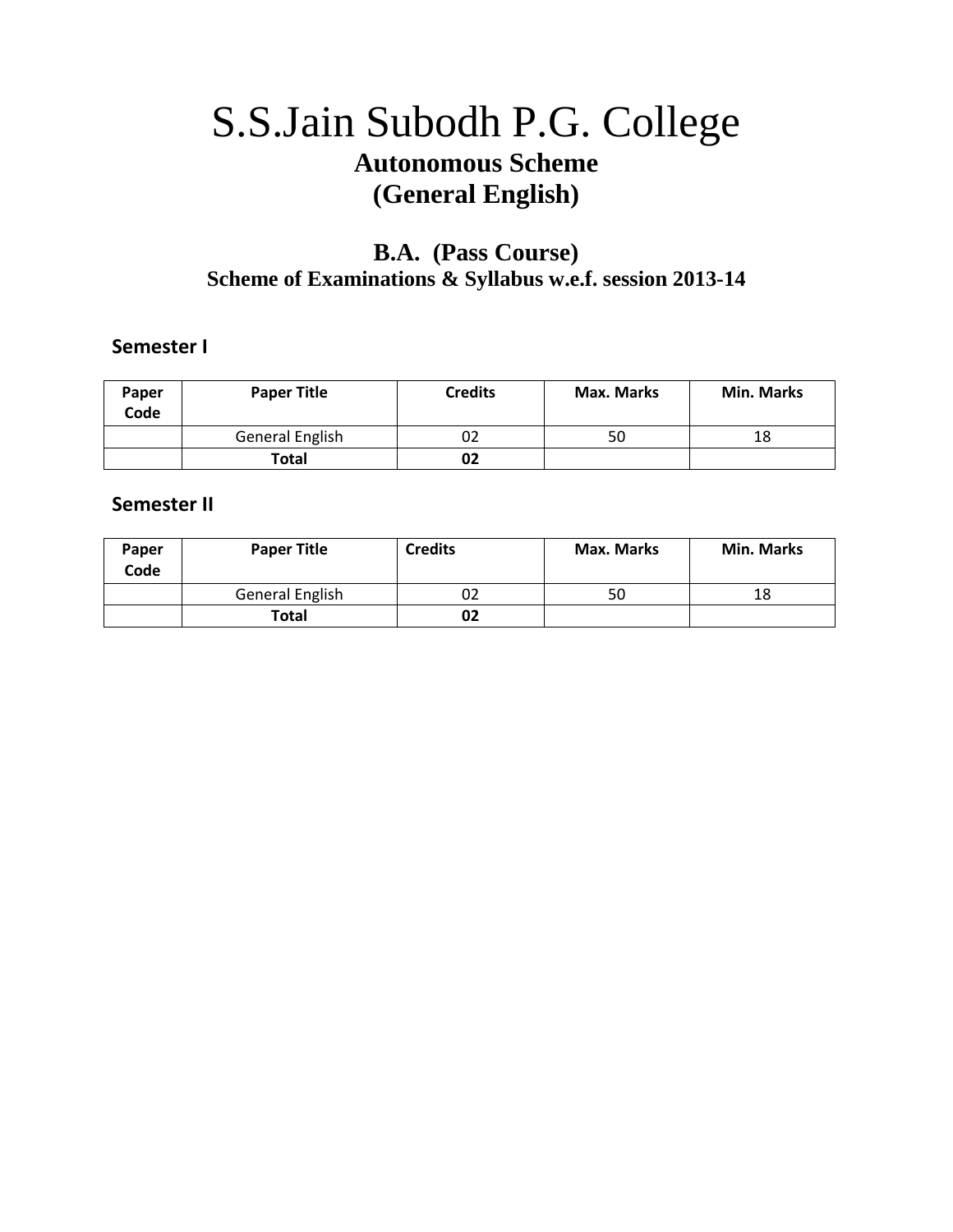# **B.A/B.Com/B.Sc. General English Semester I**

#### **Contact Hours:** 02/Week **Credits:** 02

**Course Objective:** To build vocabulary and develop ability to communicate by using grammatical structures and patterns with accuracy and fluency

#### **Unit I (Basic Language Skills I) [6 hrs]**

Listening Skills: Process and Types of Listening, Listening Comprehension Speaking Skills- (Pronunciation and Intonation)

#### **Unit II (Vocabulary) [6 hrs]**

Use of Dictionary Synonyms and Antonyms One Word Substitution

#### **Unit III (Grammar Usage I) [8hrs]**

Tenses Conjunctions Modal Auxiliaries

#### **Unit IV (Grammar Usage II) [6 hrs]**

Subject-Verb Agreement Active Passive Voice Direct-Indirect Speech

#### **Unit V (Compositional Skills) [4hrs]**

Letter Writing- Official/Business and Social Paragraph Writing

#### **Essential Reading(s)**

*Essential English* by E. Suresh Kumar, P. Sreehari and J.Savithri

#### **Suggested Readings**

*Practical Usage* by Michael Swan *Letter Writing in English* by Brian Deakin *A Course in Listening and Speaking-I* by Sasikumar V. Dutta and Rajeevan *A University Grammar of English* by Quirk and Greenbaum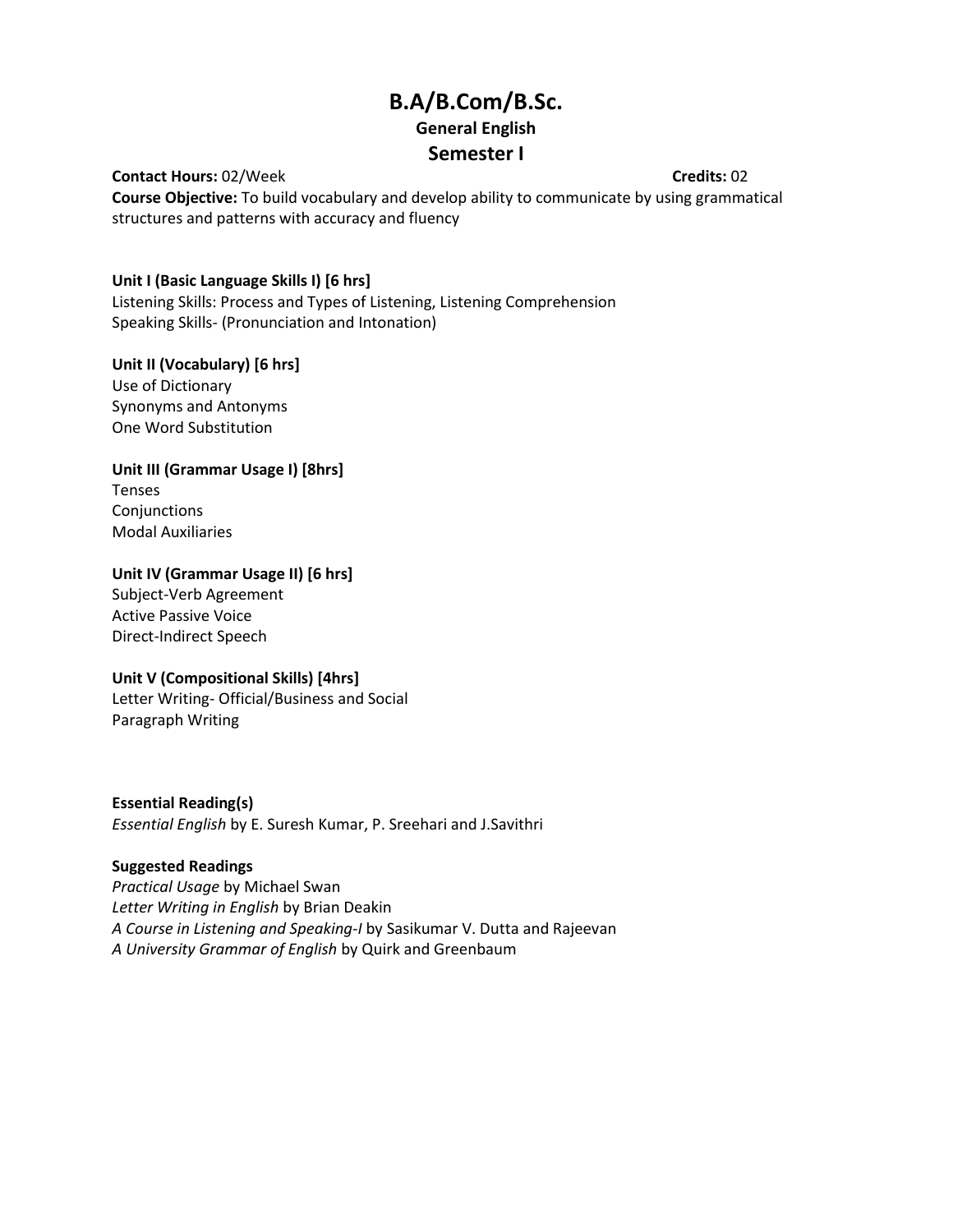# **B.A/B.Com/B.Sc. General English Semester II**

#### **Contact Hours:** 02/Week **Credits:** 02

**Course Objective:** To improve the communication skills of the students and their ability to comprehend texts while also focusing on vocabulary and grammar usage

#### **Unit I (Basic Language Skills II) [8 hrs]**

Reading Skills: Process and Methodologies, Reading Comprehension Writing Skills- (Spelling and Punctuation)

# **Unit II (Communication Skills I) [4 hrs]**

CV Job Application Letter

#### **Unit III (Communication Skills II) [4 hrs]**

E mail Notice

#### **Unit IV (Comprehension Skills -Poetry) [6 hrs]**

Daffodils- William Wordsworth Where the Mind is without Fear- Rabindranath Tagore

#### **Unit V (Comprehension Skills -Prose) [8 hrs]**

Barack Obama: A Trendsetter Rendezvous with Indra Nooyi Muthyala Raju Revu: An Engineer Turned IAS officer R. Madhavan: Engineering to Farming

#### **Essential Reading(s)**

*Essential English* by E. Suresh Kumar, P. Sreehari and J.Savithri

#### **Suggested Readings**

*The Written Word* by Vandana R. Singh *The Oxford Guide to Writing & Speaking* by John Seely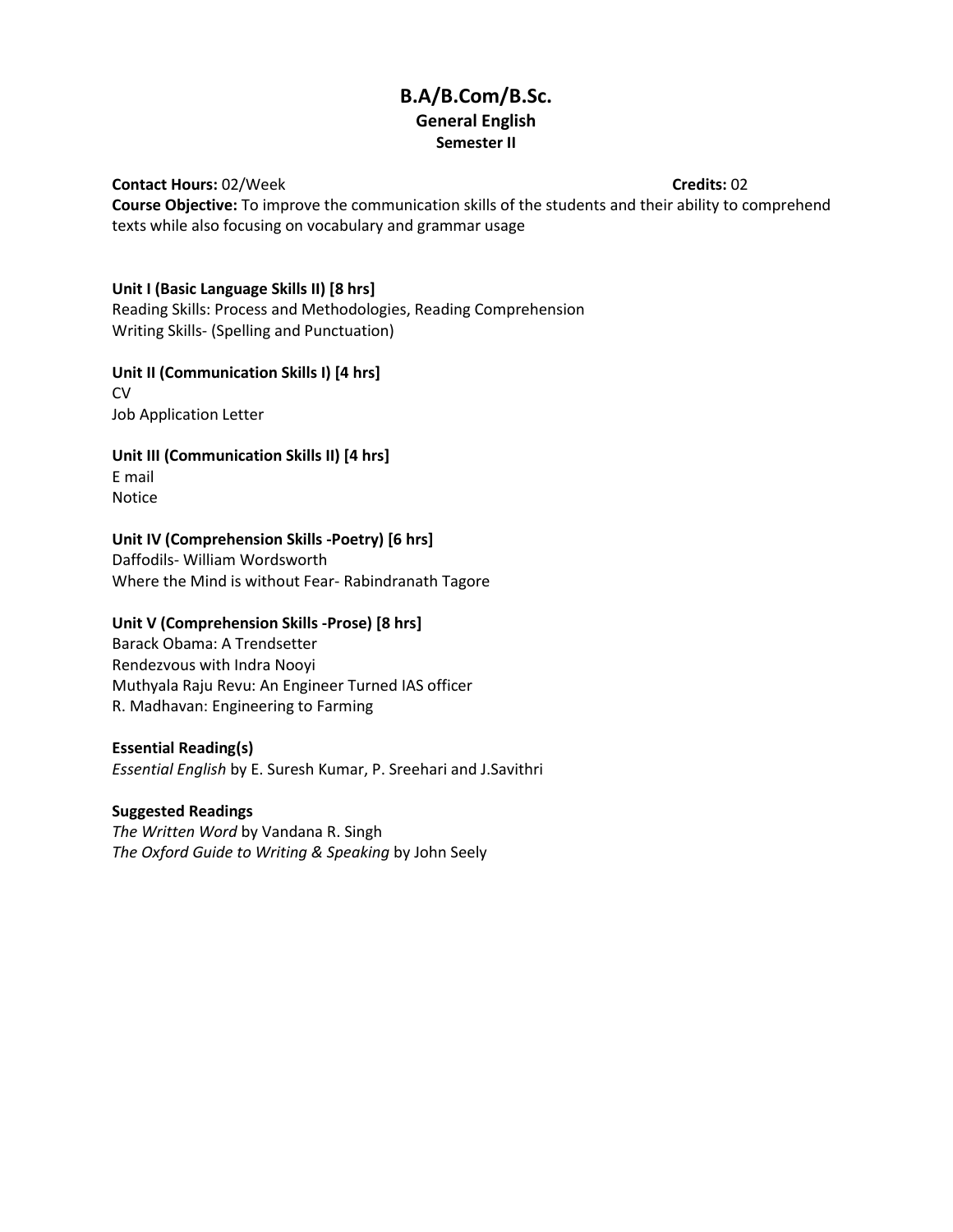# **Pattern of the Question Paper**

# **B.A/B.Com/B.Sc. (General English) Semester I**

| Duration: 3 Hrs.                                                          | Max Marks: 50 |
|---------------------------------------------------------------------------|---------------|
|                                                                           | Min Marks: 18 |
| Unit I (Basic Language Skills I)                                          | (4 Marks)     |
| Listening Skills: Process and Types of Listening, Listening Comprehension | (2 Marks)     |
| Speaking Skills- (Pronunciation and Intonation)                           | (2 Marks)     |
| Unit II (Vocabulary)                                                      | (12 Marks)    |
| Use of Dictionary                                                         | (4 Marks)     |
| <b>Synonyms and Antonyms</b>                                              | (4 Marks)     |
| One Word Substitution                                                     | (4 Marks)     |
| Unit III (Grammar Usage I)                                                | (12 Marks)    |
| <b>Tenses</b>                                                             | (4 Marks)     |
| Conjunctions                                                              | (4 Marks)     |
| <b>Modal Auxiliaries</b>                                                  | (4 Marks)     |
| Unit IV (Grammar Usage II)                                                | (12 Marks)    |
| Subject-Verb Agreement                                                    | (4 Marks)     |
| <b>Active Passive Voice</b>                                               | (4 Marks)     |
| Direct-Indirect Speech                                                    | (4 Marks)     |
| <b>Unit V (Compositional Skills)</b>                                      | (10 Marks)    |
| Letter Writing- Official/Business and Social                              | (5 Marks)     |
| Paragraph Writing                                                         | (5 Marks)     |
|                                                                           |               |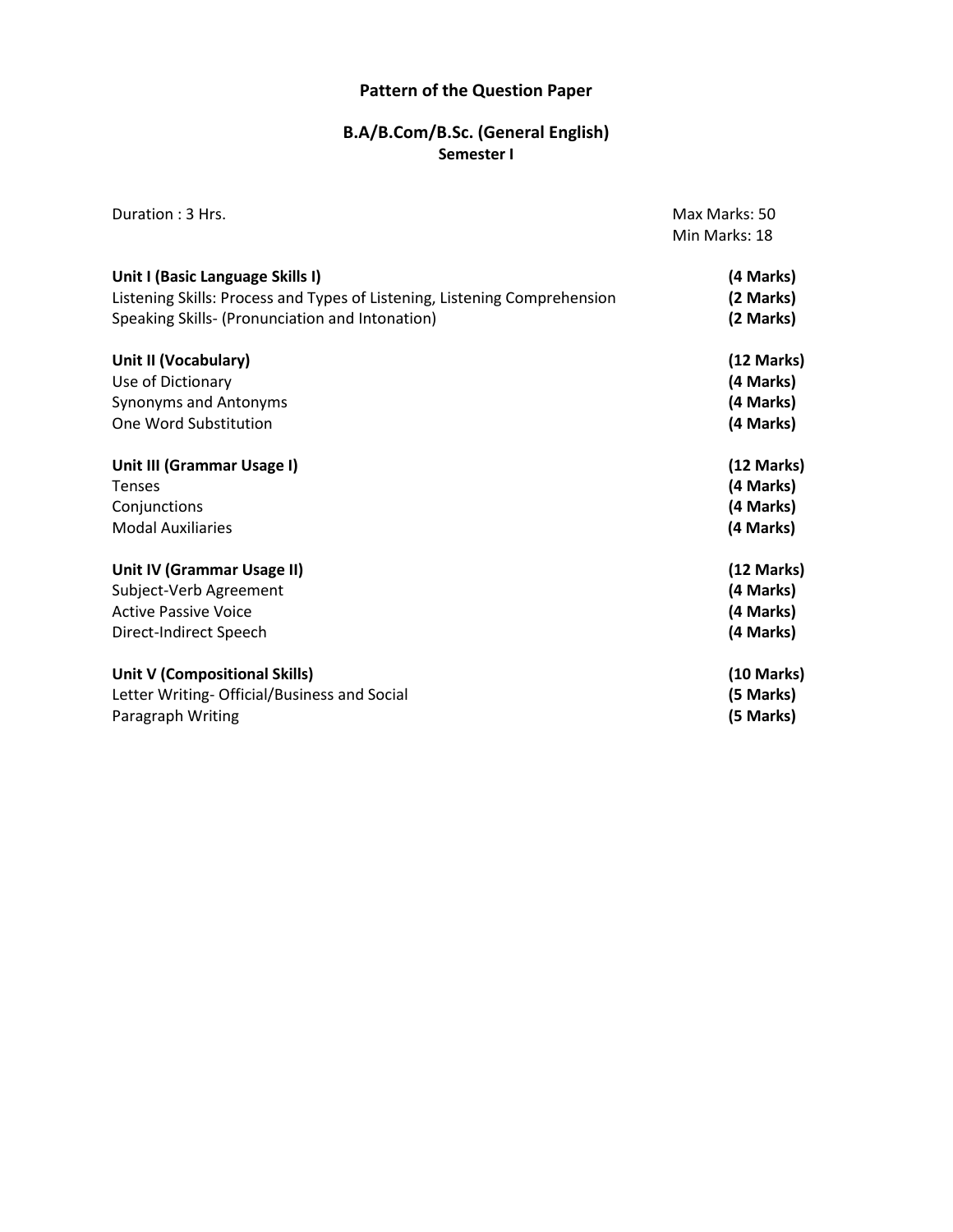# **B.A/B.Com/B.Sc. (General English) Semester II**

| Min Marks: 18                                                                 |  |
|-------------------------------------------------------------------------------|--|
|                                                                               |  |
| Unit I (Basic Language Skills II)<br>(8 Marks)                                |  |
| Reading Skills: Process and Methodologies, Reading Comprehension<br>(4 Marks) |  |
| Writing Skills- (Spelling and Punctuation)<br>(4 Marks)                       |  |
| <b>Unit II (Communication Skills I)</b><br>(10 Marks)                         |  |
| (5 Marks)<br>CV                                                               |  |
| (5 Marks)<br>Job Application Letter                                           |  |
| <b>Unit III (Communication Skills II)</b><br>(10 Marks)                       |  |
| E mail<br>(5 Marks)                                                           |  |
| <b>Notice</b><br>(5 Marks)                                                    |  |
| Unit IV (Comprehension Skills -Poetry)<br>(10 Marks)                          |  |
| Daffodils- William Wordsworth<br>(5 Marks)                                    |  |
| Where the Mind is without Fear-Rabindranath Tagore<br>(5 Marks)               |  |
| Unit V (Comprehension Skills -Prose)<br>(12 Marks)                            |  |
| Barack Obama: A Trendsetter<br>(3 Marks)                                      |  |
| Rendezvous with Indra Nooyi<br>(3 Marks)                                      |  |
| (3 Marks)<br>Muthyala Raju Revu: An Engineer Turned IAS officer               |  |
| (3 Marks)<br>R. Madhavan: Engineering to Farming                              |  |

#### **Essential Reading(s)**

*Essential English* by E. Suresh Kumar, P. Sreehari and J.Savithri

### **Suggested Readings**

*The Written Word* by Vandana R. Singh *The Oxford Guide to Writing & Speaking* by John Seely